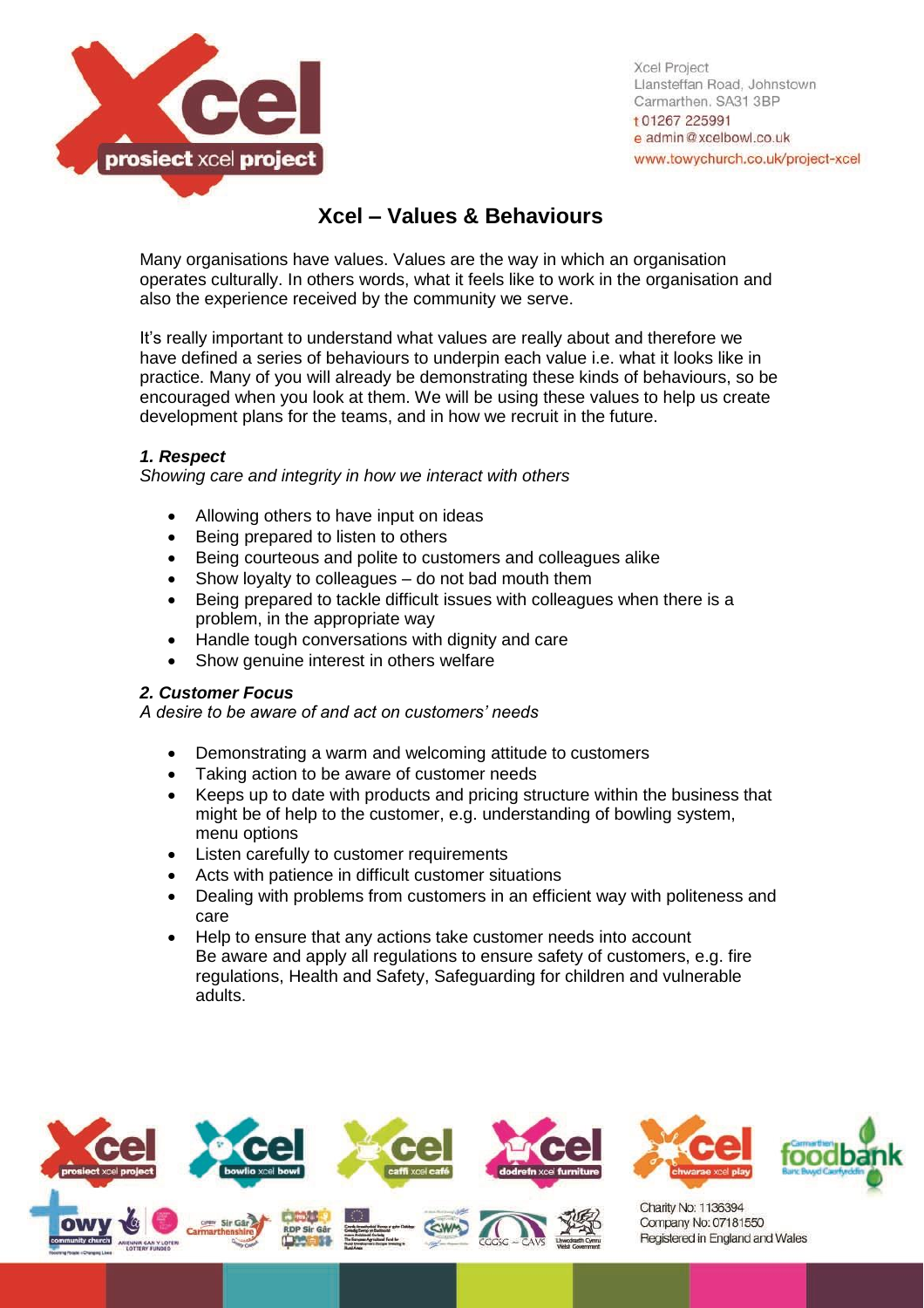### *3. Working with Excellence*

*Working with professionalism and working at setting and maintaining of standards*

- Applying a positive attitude in all circumstances
- Being aware of workplace standards that need to be followed and applying them at all times.
- Working efficiency, using "quiet times" to best effect and helping colleagues to do so
- In a leadership role, provides clear guidance and direction, applying business objectives
- Identifying areas for improvement and escalating them to the line manager
- Sets high personal work standards and delivers high quality work, which is complete and accurate
- Deals appropriately with situations where standards are not being met
- Provides well thought out potential solutions in challenging situations and difficulties
- Understands levels of authority and ensures these are communicated and included in all processes and procedures

# *4. Achieving Results*

*Be aware of & working towards positive results for the benefit of the organisation* 

- Demonstrating an ability to weigh up business need against customer requirement
- Being aware of working towards set timeframes.
- Being prepared to commit, saying you will do something and following through
- Focusing on best outcome for business whilst being aware of customer needs
- Adding value in customer transactions, but not at the expense of customer need
- Using time and resource efficiently
- Being punctual at all times
- Highlighting areas for continuous improvement in a solution focused way